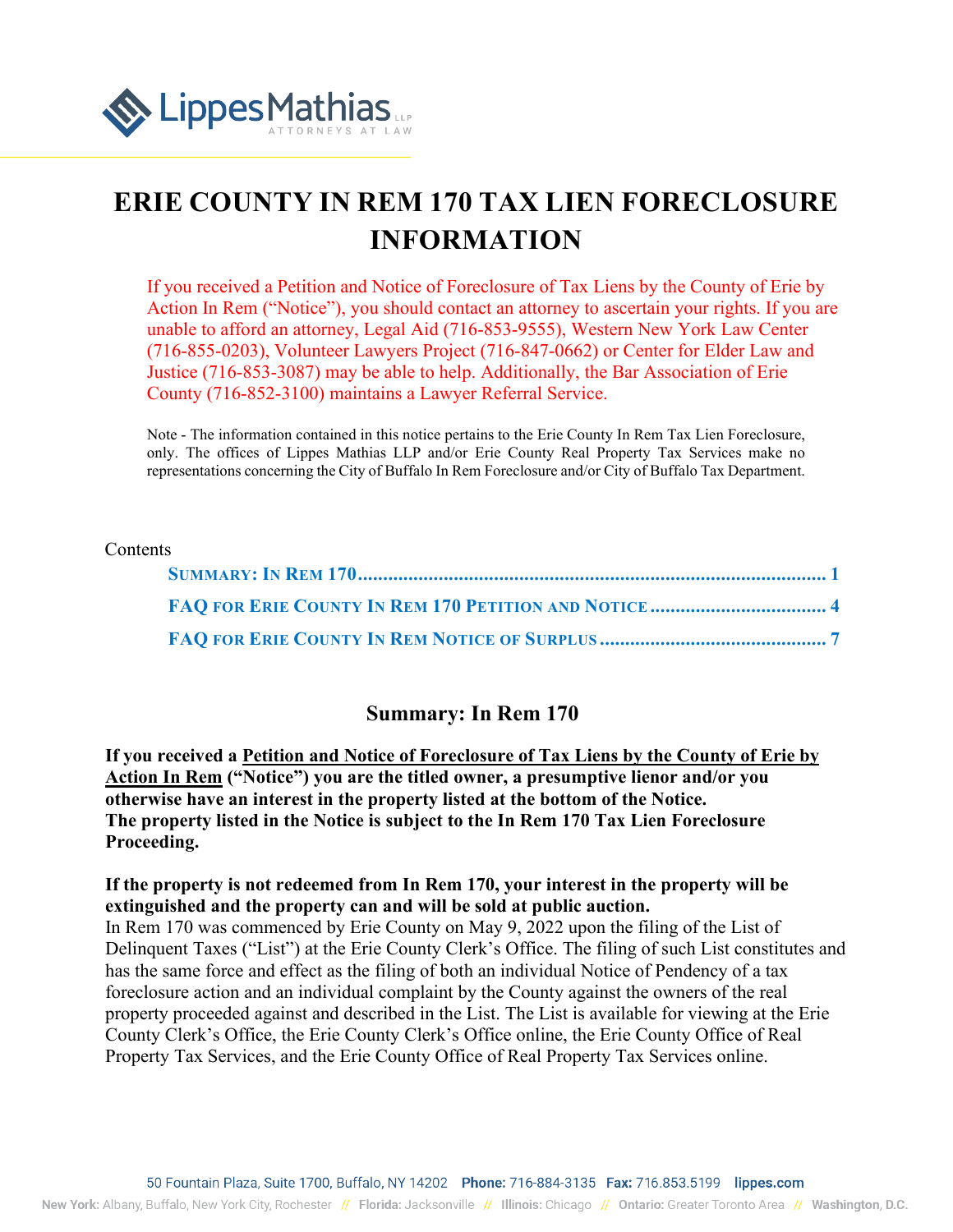

Erie County is entitled to foreclose upon tax lien certificates when the same have been outstanding, unredeemed and unpaid for a period of two (2) or more years. The property owners of the parcels set forth on the List have failed to pay taxes, as evidenced by the existence of tax lien certificates for the years enumerated on such List up to and including year 2019, prior to the expiration of the applicable redemption period as prescribed by law. As such, those liens are subject to In Rem Foreclosure Proceeding.

The Notice, mailed to each titled owner, presumptive lienor and/or other interested party, provides legal notice of the In Rem 170 tax lien foreclosure proceeding and includes information concerning the RIGHT OF REDEMPTION, the LAST DAY OF REDEMPTION and SERVICE OF ANSWER.

First, the RIGHT OF REDEMPTION sets forth your right to redeem the property from In Rem 170 to avoid Judgment of Foreclosure and Sale and/or public auction.

Second, the LAST DAY OF REDEMPTION provides the date by which payment of the outstanding tax lien certificates must be received in order to avoid Judgment of Foreclosure and Sale and/or public auction. In order to avoid Judgment of Foreclosure and Sale and/or public auction, payment must be received by **July 6, 2022**.

Payment of the 2019 *and prior* tax lien certificates along with a statutory foreclosure fee of \$500.00 must be received by the Erie County Office of Real Property Tax Services on or before **July 6, 2022**.

Payment must be made payable to the Director of Real Property Tax Services, Rath Building, 95 Franklin Street, Room 100, Buffalo, New York, 14202, by CASH, CERTIFIED CHECK, BANK CHECK or MONEY ORDER. Payments will be accepted in-person or via mail. Additionally, payments may be made online at [https://paytax.erie.gov/.](https://paytax.erie.gov/)

Payoff amounts and payment history can be found online at <http://www2.erie.gov/ecrpts/index.php?q=real-property-parcel-search>or by contacting the Erie County Office of Real Property Tax Services at (716) 858-8333 or [Sara.Hart@erie.gov.](mailto:Sara.Hart@erie.gov)

**Should the property remain unredeemed, Judgment of Foreclosure and Sale will issue and the property will be offered and/or sold at public auction.** The bid proceeds from the sale of the property will be used to satisfy the outstanding taxes, liens and/or assessments. In the event the property, though offered, is not sold at the next scheduled public auction it will be eligible to be sold at a future In Rem auction.

Please note that while timely payment of the 2019 and prior Tax Lien Certificates will redeem the property from In Rem 170 and prevent the sale of the property at the next scheduled public auction, failure to pay any outstanding 2020-2022 County taxes will render the property eligible for future In Rem Foreclosure proceeding(s) and will result in the accumulation of additional interest and statutory fees.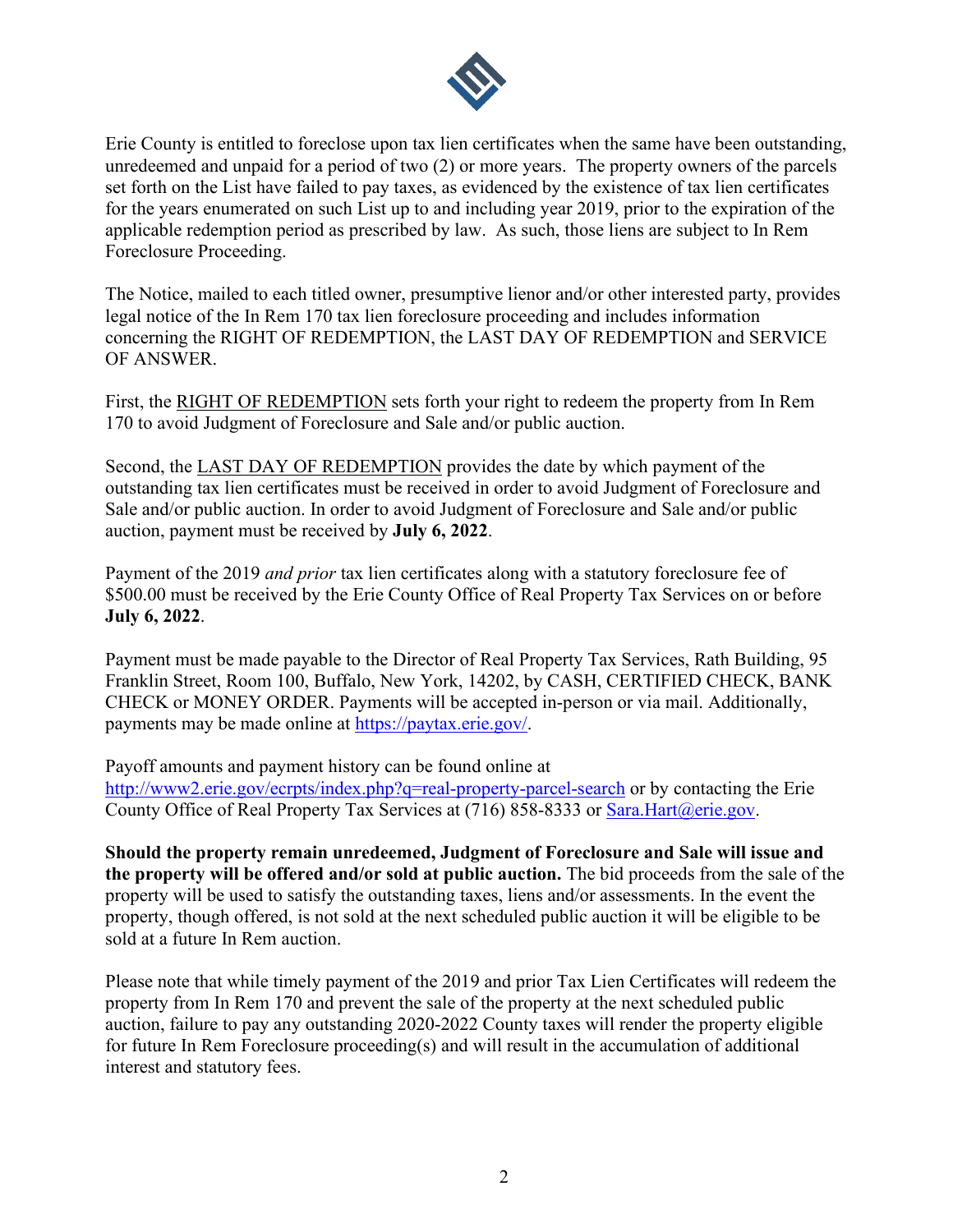

Third, SERVICE OF ANSWER provides the deadline by which a verified Answer must be filed and served. The Answer must set forth in detail any defense to the foreclosure proceeding and must contain reference to the serial number(s) of the subject property. The Answer must be filed in the office of the County Clerk and served upon the attorneys for In Rem 170, Margaret A. Hurley, Esq. and/or Jennifer C. Persico, Esq., Lippes Mathias, LLP, 50 Fountain Plaza, Suite 1700, Buffalo, New York, 14202, (716) 884-3135, on or before **July 26, 2022**.

If you received a Notice in the mail and you are not the property owner, our records indicate that you may have interest in and/or lien (i.e. mortgage/judgment) against the property. Should the outstanding tax liens on the subject property remain unpaid, your interest and/or lien may be extinguished. In order to protect your interest and understand your rights, we recommend that you contact an attorney. Please note that paying the outstanding tax liens of the subject property does not make you the titled owner. If you do not own the subject property and have no interest in the property, you are not required to take action.

**Neither the Erie County Office of Real Property Tax Services and/or the attorneys of Lippes Mathias LLP are able to provide legal advice.** Whether you are the titled owner of the subject property, presumptive lienor and/or otherwise have an interest in the property, **you should contact an attorney as soon as possible to ascertain your rights**.

If you are unable to afford an attorney, Legal Aid (716-853-9555), Western New York Law Center (716-855-0203), Volunteer Lawyers Project (716-847-0662) or Center for Elder Law and Justice (716-853-3087) may be able to help. Additionally, the Bar Association of Erie County (716-852- 3100) maintains a Lawyer Referral Service.

The attorneys for Erie County in connection to Erie County In Rem 170 are Lippes Mathias, LLP, Attn: Margaret A. Hurley, Esq. and/or Jennifer C. Persico, Esq., located at 50 Fountain Plaza, Suite 1700, Buffalo, New York, 14202.

To obtain further information, please call the Lippes Mathias, LLP In Rem 170 Foreclosure hotline at (716) 884-3135 and leave a detailed message that includes the subject property address and/or serial number located at the bottom of the Notice. A representative of Lippes Mathias, LLP will return your call as soon as possible. Due to large call volume, please refrain from leaving multiple messages.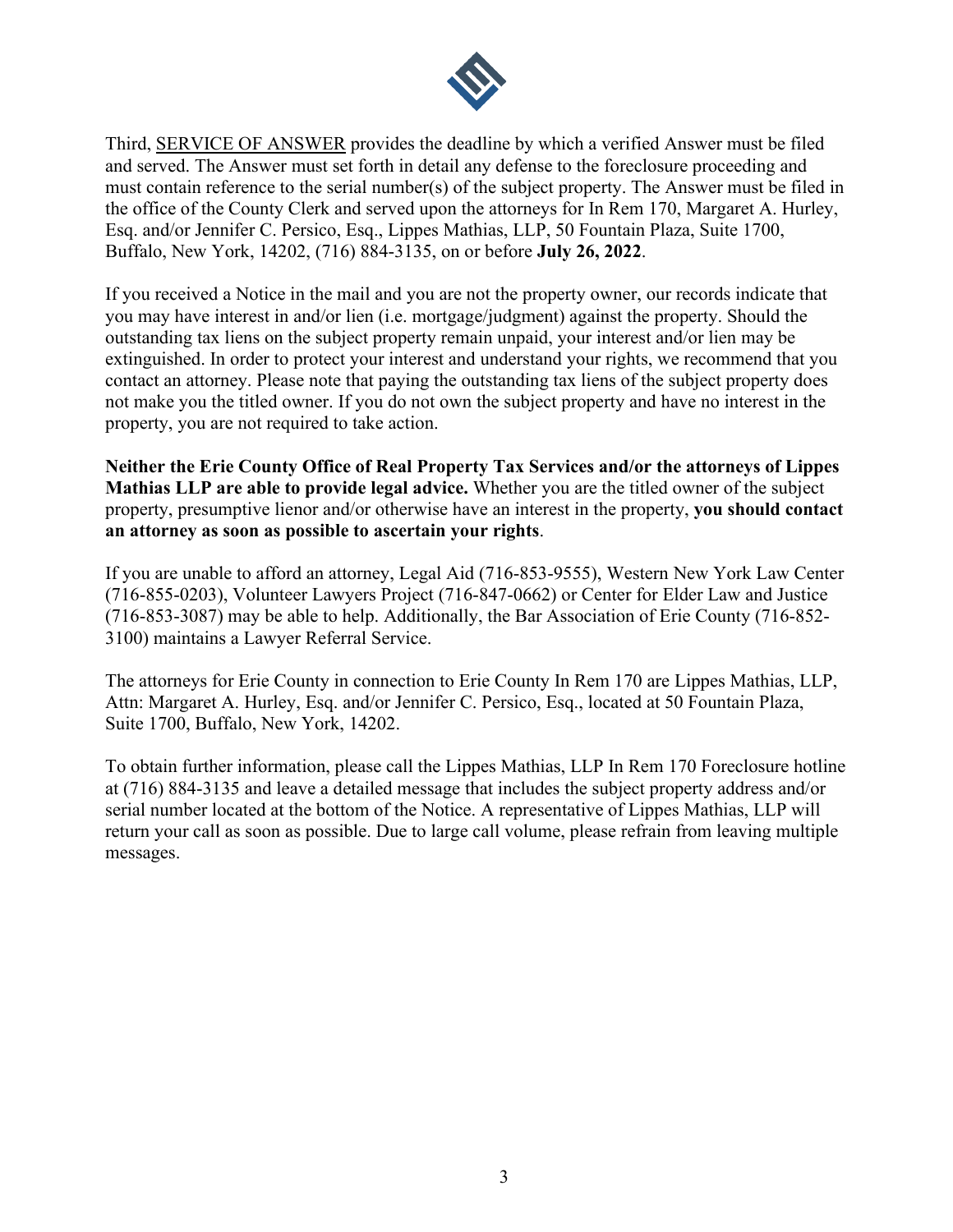

## <span id="page-3-0"></span>FAQ FOR ERIE COUNTY IN REM 170 PETITION AND NOTICE

### What if I previously submitted a Hardship Declaration?

The stay provisions of the New York State Covid-19 Emergency Eviction and Foreclosure Prevention Act of 2020 (CEEFPA) and/or the Covid-19 Emergency Protect Our Small Businesses Act of 2021 (CEPOSBA) expired on January 15, 2022, and new tax lien foreclosures may be commenced without a municipality having to provide notice of the CEEFPA and/or CEPOSBA.

Accordingly, if you previously submitted a hardship declaration form in connection to an Erie County In Rem tax lien Foreclosure proceeding relative to Erie County 2019 and prior taxes, there is no longer a stay of the proceeding(s), and the County may proceed with tax lien foreclosure at this time.

#### When will the Erie County In Rem Auction be scheduled?

The Erie County In Rem Auction is anticipated to be held in Fall 2022.

I received a letter in the mail stating my property is going to be foreclosed on, what do I do?

Pay the outstanding taxes.

Seek legal advice as to how to respond to the notice.

Do not ignore the notice or your property will be sold at public auction**.** 

What property taxes are due?

All taxes through 2022 are due now.

What taxes must be paid in order to avoid sale of my property?

All taxes from 2019 and prior (including interest and \$500.00 foreclosure fee) must be paid in order to avoid sale of the property.

### I want to pay my taxes but I don't know how much they are?

The amount of taxes that are owed can be found online at

<http://www2.erie.gov/ecrpts/index.php?q=real-property-parcel-search>or by contacting Erie County Real Property Tax Services at (716)-858-8333 or  $Sara.Hart@erie.gov$  for the most accurate amount that is due. Please keep in the mind that monthly interest will continue to accrue and will be applied on the  $1<sup>st</sup>$  of each month.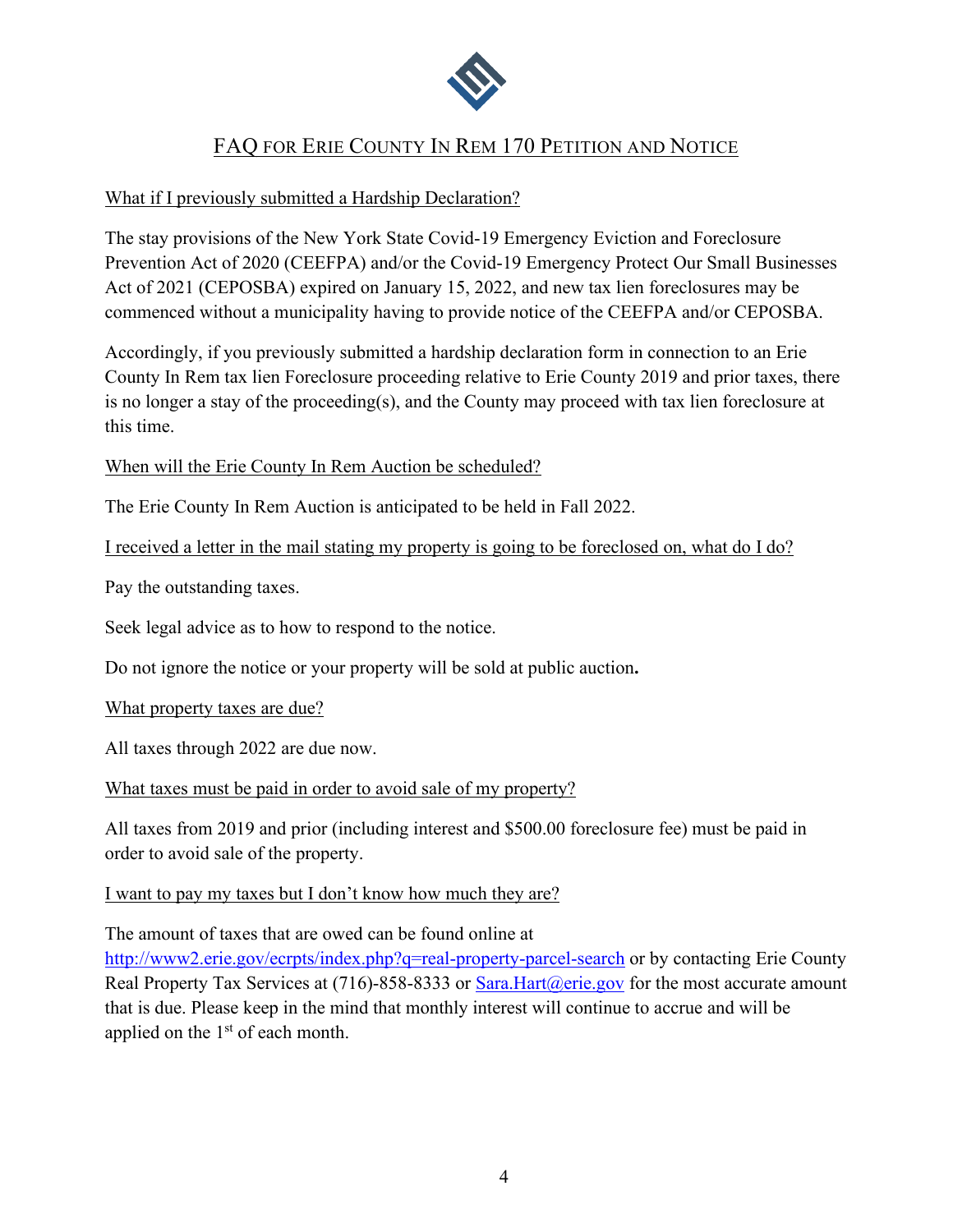

#### How do I pay my taxes?

Pay by cash, certified check or money order payable to the Erie County Department of Real Property Tax Services via mail or hand delivery to: 1<sup>st</sup> Floor, Rath Building, 95 Franklin Street, Buffalo, New York 14202. Additionally, for a limited time payments may be made online at [https://paytax.erie.gov/.](https://paytax.erie.gov/)

The Foreclosure Fee of \$500 should be issued as a separate check.

When is the last date by which I must pay the outstanding taxes?

The redemption date is July 6, 2022**.** All 2019 and prior taxes plus foreclosure fee must be paid by this date in order to avoid foreclosure.

What if I do not pay the taxes or otherwise respond to the Notice I received?

The subject property will be sold at public auction**.**

#### What if I only pay the minimum amount to avoid sale of the property?

While payment of the 2019 and prior liens, plus interest and statutory fee will redeem the property from In Rem 170, failure to pay any outstanding 2020-2022 County taxes will render the property eligible for future Erie County In Rem proceedings and you will be required to pay additional interest and fees in order to avoid future foreclosure and sale of your property.

#### Are payment plans available?

Payment plans may be available to certain property owners upon substantial down payment. Payment plans are determined on a case by case basis by the Erie County Department of Real Property Tax Services. The Erie County Department of Real Property Tax Services can be reached at (716)-858-8333 or by email at  $Sara.Hart(\omega)$ erie.gov

#### What do I do if I cannot pay the taxes?

Contact a lawyer as soon as possible for legal advice. Your lawyer may contact Lippes Mathias, LLP at (716) 884-3135.

#### What if I cannot afford a lawyer?

The following may be able to assist you if you do not have your own attorney or cannot afford one:

Legal Aid (716) 853-9555;

Western New York Law Center (716) 855-0203 ext. 118;

Volunteer Lawyers Project (716) 847-0662;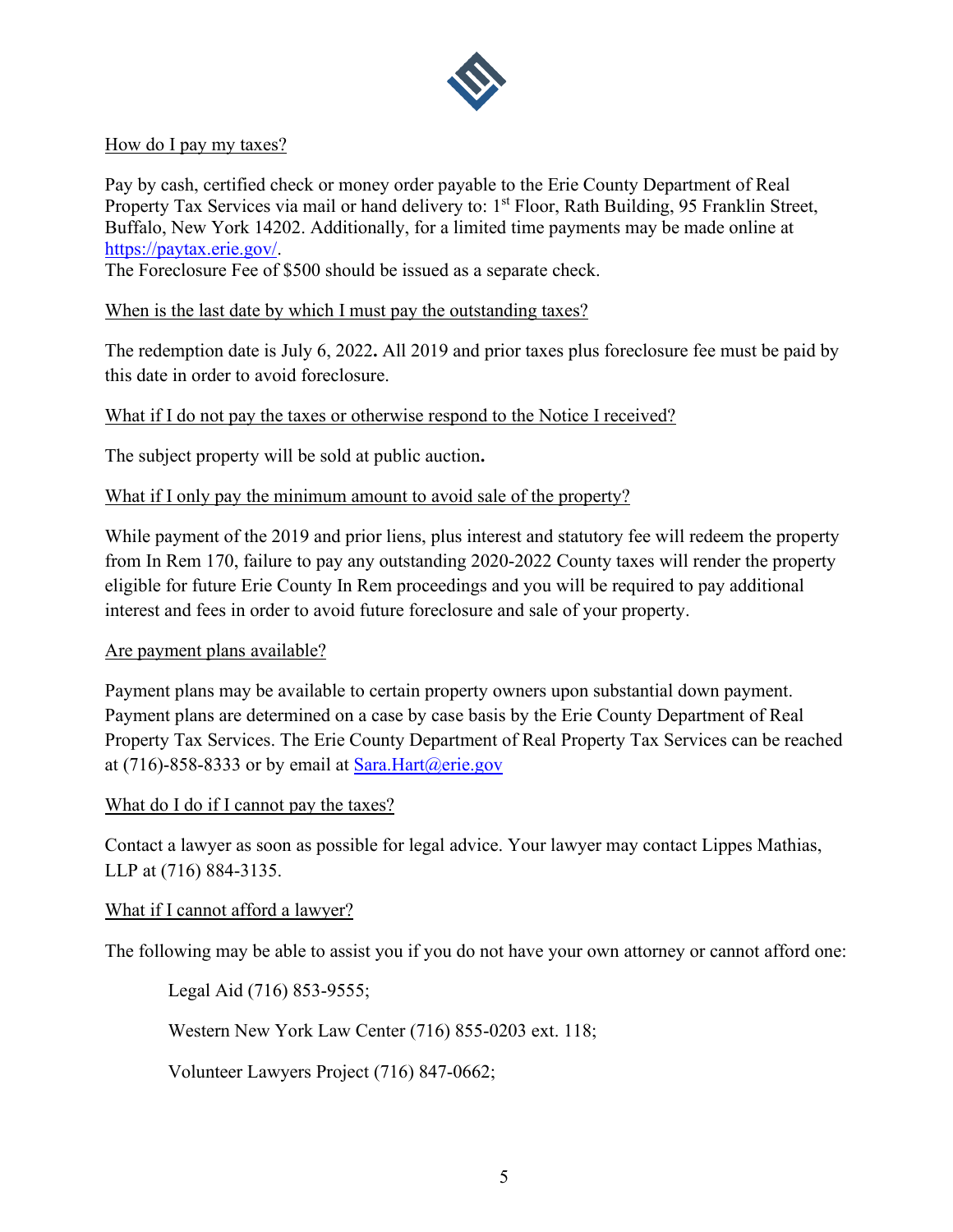

Center for Elder Law and Justice (716) 853-3087; and/or

The Bar Association of Erie County maintains a Lawyer Referral Service which can be reached at (716) 852-3100.

#### What if I do not own the property?

If you received a Notice of In Rem Foreclosure and the Petition and Notice of Foreclosure in the mail and you are not the owner of the subject property, our records indicate that you may have interest in and/or lien (i.e. mortgage/judgment) against the property. Should the outstanding tax liens on the subject property remain unpaid, your interest and/or lien may be extinguished. In order to protect your interest and understand your rights, we recommend that you contact an attorney. Please note that paying the back taxes of the subject property does not make you the titled owner. If you do not own the property and have no interest in the property, you are not required to take action.

#### What if I did not own the property at the time the delinguent taxes were due?

The tax liens remain outstanding and enforceable against the subject property regardless of whether or not you owned the subject property at the time the tax liens accrued. We suggest that you contact the attorney who handled your closing for more information.

#### Is there a list of properties that are included in the Erie County In Rem proceeding?

The List of Delinquent Taxes is on file with the Erie County Clerk's Office, the Erie County Clerk's Office online, the Department of Real Property Tax Services and the Department of Real Property Tax Services online.

Should you have any additional questions, please call the Lippes Mathias, LLP In Rem hotline at (716)-884-3135 and leave a detailed message including the property address and/or serial number located at the bottom of the Notice. Please note that the attorneys and/or representatives of Lippes Mathias, LLP and/or the County of Erie are prohibited from providing legal advice and recommend you contact your own attorney to determine your legal rights. Due to large call volume, please refrain from leaving multiple messages. Thank you.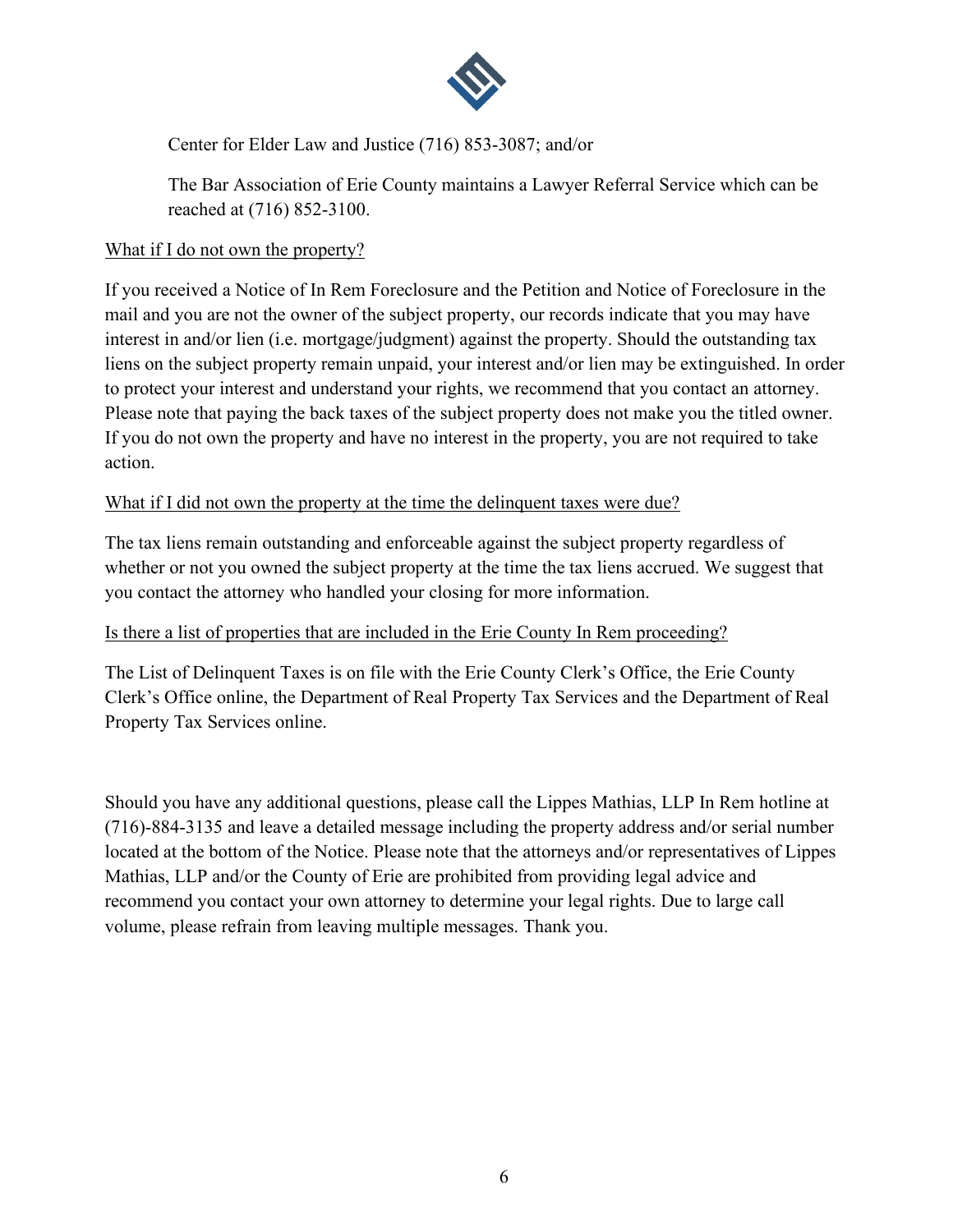

## <span id="page-6-0"></span>FAQ FOR ERIE COUNTY IN REM NOTICE OF SURPLUS

#### Why did I receive the Notice of Surplus?

The subject property was recently sold at an Erie County In Rem Foreclosure Auction. According to public records, you were the tax delinquent property owner.

#### What are Surplus Monies?

Surplus Monies are auction proceeds left over after the property taxes and other municipal liens were paid. As the prior owner of the subject property you may be entitled to some or all of these monies.

#### Where is the money?

The Surplus Monies from the sale of the property were deposited with the Erie County Comptroller's Office.

#### How much money is there?

The amount of Surplus Money available after the Erie County In Rem Foreclosure Auction can be found online at the Erie County Comptroller's Website<https://www4.erie.gov/comptroller/>or by calling the Erie County Comptroller's office at (716) 858-8400

#### How do I claim the money?

You must file a Notice of Claim in the Erie County Clerk's Office and then commence a legal proceeding. Our office cannot provide you with legal advice and therefore cannot assist you with the legal process. We recommend that you consult with your own attorney.

#### Who else is eligible to claim the money?

Any entity with a judgment or lien against the property prior to sale is also eligible to put in a claim for the Surplus Money.

#### How can I get the money?

An application for Surplus Money is a legal proceeding. We cannot provide you with legal advice and suggest you contact your own attorney or, if you cannot afford one, there is a list of attorneys that may be able to help you at the bottom of this page.